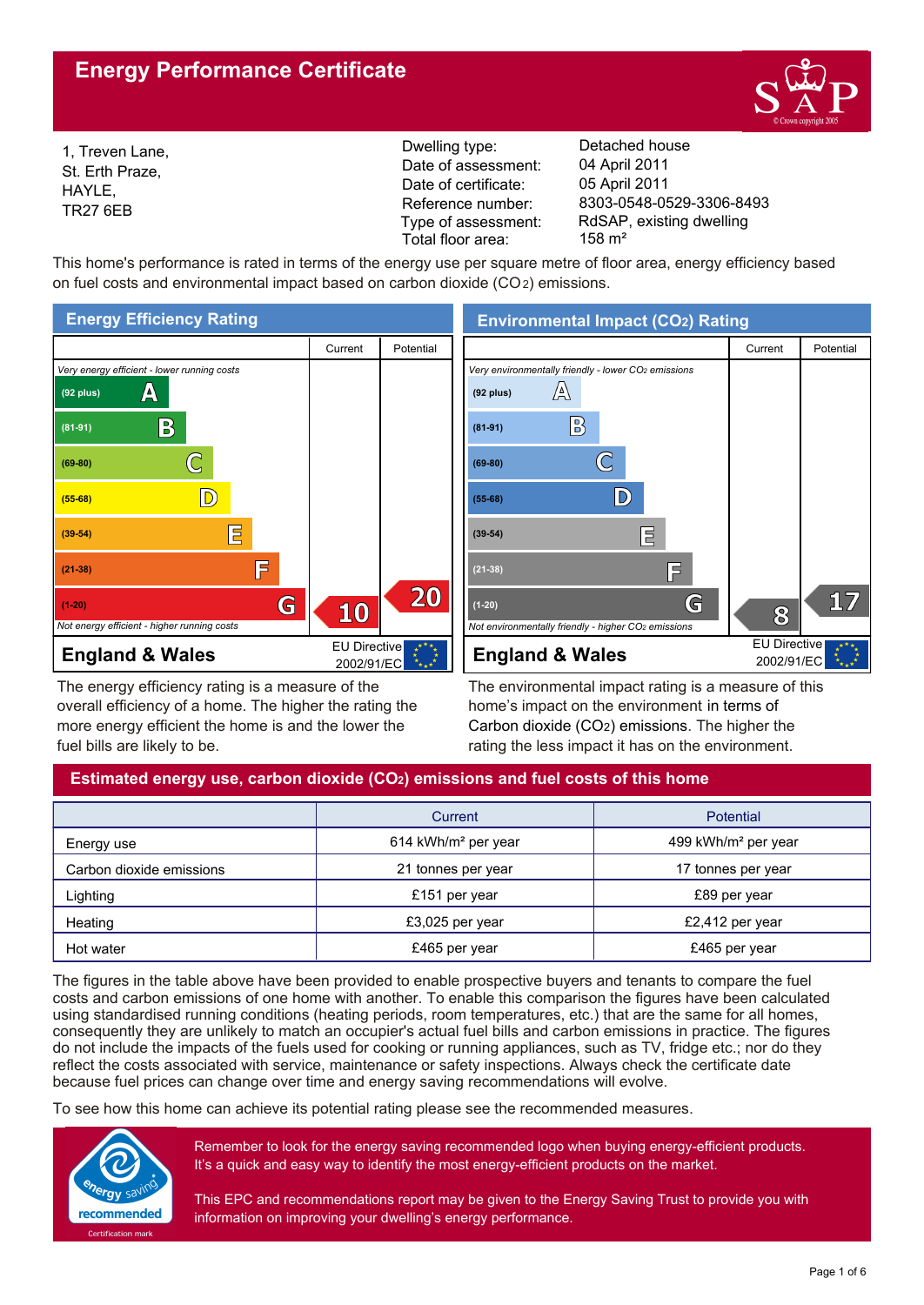# **About this document**

The Energy Performance Certificate for this dwelling was produced following an energy assessment undertaken by a qualified assessor, accredited by Elmhurst Energy Systems Ltd, to a scheme authorised by the Government. This certificate was produced using the RdSAP 2005 assessment methodology and has been produced under the Energy Performance of Buildings (Certificates and Inspections) (England and Wales) Regulations 2007 as amended. A copy of the certificate has been lodged on a national register.

| Assessor's accreditation number: | EES/004498                                            |
|----------------------------------|-------------------------------------------------------|
| Assessor's name:                 | Mr. Lester Raymond                                    |
| Company name/trading name:       | Lester Nicholas Raymond                               |
| Address:                         | 3 Badgers Cross, Gulval, Penzance, Cornwall, TR20 8XE |
| Phone number:                    | 01736 331688                                          |
| Fax number:                      |                                                       |
| E-mail address:                  | Nick@badgerscross.orangehome.co.uk                    |
| Related party disclosure:        | No related party                                      |

## **If you have a complaint or wish to confirm that the certificate is genuine**

Details of the assessor and the relevant accreditation scheme are as above. You can get contact details of the accreditation scheme from their website at www.elmhurstenergy.co.uk together with details of their procedures for confirming authenticity of a certificate and for making a complaint.

## **About the building's performance ratings**

The ratings on the certificate provide a measure of the building's overall energy efficiency and its environmental impact, calculated in accordance with a national methodology that takes into account factors such as insulation, heating and hot water systems, ventilation and fuels used. The average Energy Efficiency Rating for a dwelling in England and Wales is band E (rating 46).

Not all buildings are used in the same way, so energy ratings use 'standard occupancy' assumptions which may be different from the specific way you use your home. Different methods of calculation are used for homes and for other buildings. Details can be found at www.communities.gov.uk/epbd.

Buildings that are more energy efficient use less energy, save money and help protect the environment. A building with a rating of 100 would cost almost nothing to heat and light and would cause almost no carbon emissions. The potential ratings on the certificate describe how close this building could get to 100 if all the cost effective recommended improvements were implemented.

## **About the impact of buildings on the environment**

One of the biggest contributors to global warming is carbon dioxide. The way we use energy in buildings causes emissions of carbon. The energy we use for heating, lighting and power in homes produces over a quarter of the UK's carbon dioxide emissions and other buildings produce a further one-sixth.

The average household causes about 6 tonnes of carbon dioxide every year. Adopting the recommendations in this report can reduce emissions and protect the environment. You could reduce emissions even more by switching to renewable energy sources. In addition there are many simple everyday measures that will save money, improve comfort and reduce the impact on the environment. Some examples are given at the end of this report.

# **Directgov**

**Click www.epcadviser.direct.gov.uk our online tool which uses information from this EPC to show you how to save money on your fuel bills.**

Further information about Energy Performance Certificates can be found under Frequently Asked [Questions at www.epcregister.com](http://www.epcadviser.direct.gov.uk)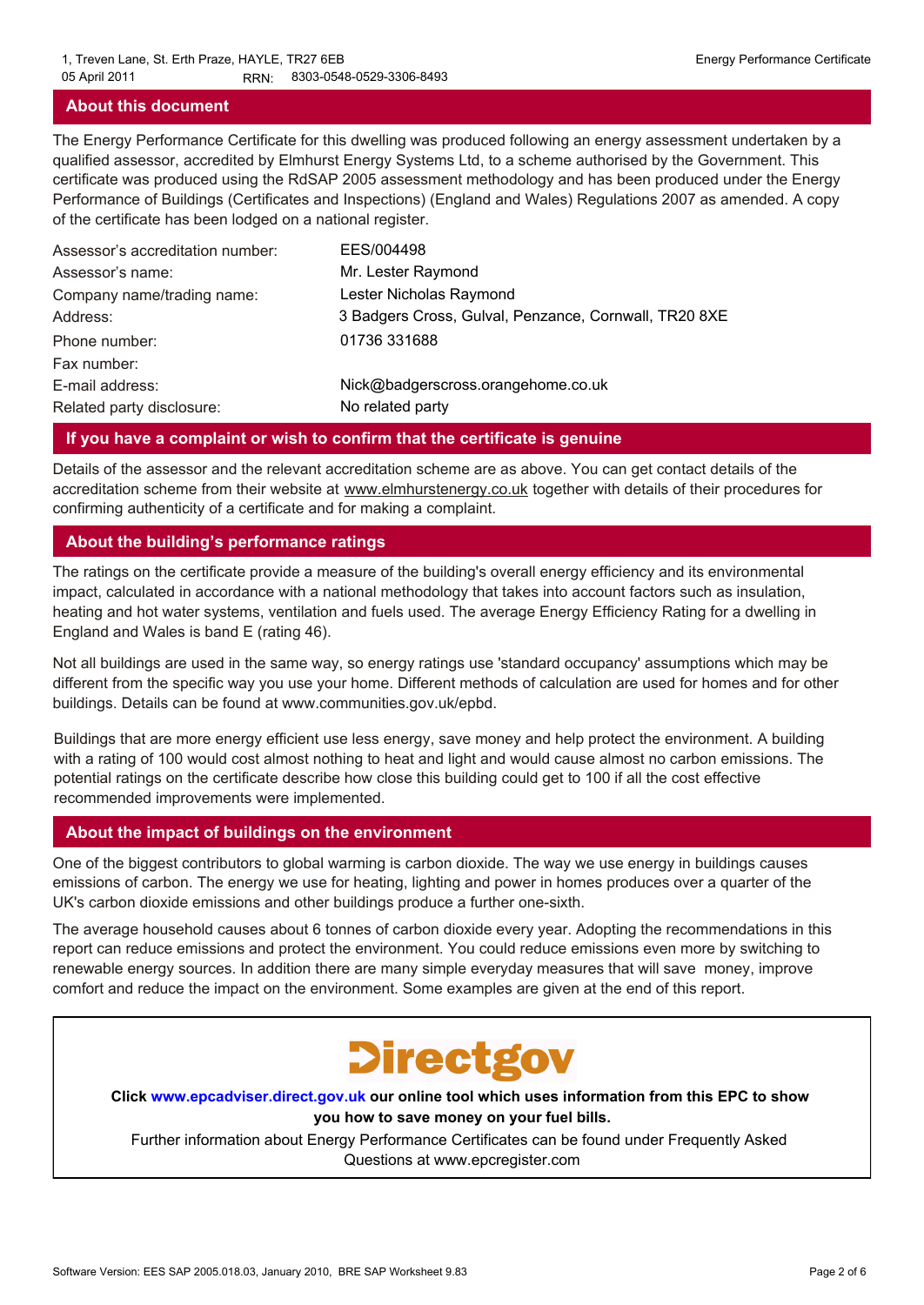# Recommended measures to improve this home's energy performance

1, Treven Lane, St. Erth Praze, HAYLE, TR27 6EB Date of certificate:

Reference number: 8303-0548-0529-3306-8493 05 April 2011

# **Summary of this home's energy performance related features**

The table below gives an assessment of the key individual elements that have an impact on this home's energy and environmental performance. Each element is assessed by the national calculation methodology against the following scale: Very poor / Poor / Average / Good / Very good. The assessment does not take into consideration the physical condition of any element. 'Assumed' means that the insulation could not be inspected and an assumption has been made in the methodology based on age and type of construction.

| Elements                         | Description                                                                                               | Current performance      |                      |
|----------------------------------|-----------------------------------------------------------------------------------------------------------|--------------------------|----------------------|
|                                  |                                                                                                           | <b>Energy Efficiency</b> | Environmental        |
| Walls                            | Granite or whin, as built, no insulation (assumed)<br>Cavity wall, as built, partial insulation (assumed) | Very poor<br>Average     | Very poor<br>Average |
| Roof                             | Pitched, no insulation                                                                                    | Very poor                | Very poor            |
| Floor                            | Solid, no insulation (assumed)                                                                            |                          |                      |
| Windows                          | Fully double glazed                                                                                       | Average                  | Average              |
| Main heating                     | Room heaters, oil                                                                                         | Poor                     | Poor                 |
| Main heating controls            | No thermostatic control of room temperature                                                               | Poor                     | Poor                 |
| Secondary heating                | Room heaters, coal                                                                                        |                          |                      |
| Hot water                        | Electric immersion, standard tariff                                                                       | Very poor                | Poor                 |
| Lighting                         | Low energy lighting in 29% of fixed outlets                                                               | Average                  | Average              |
| Current energy efficiency rating |                                                                                                           | G 10                     |                      |
|                                  | Current environmental impact (CO2) rating                                                                 |                          | G 8                  |

#### **Low and zero carbon energy sources**

None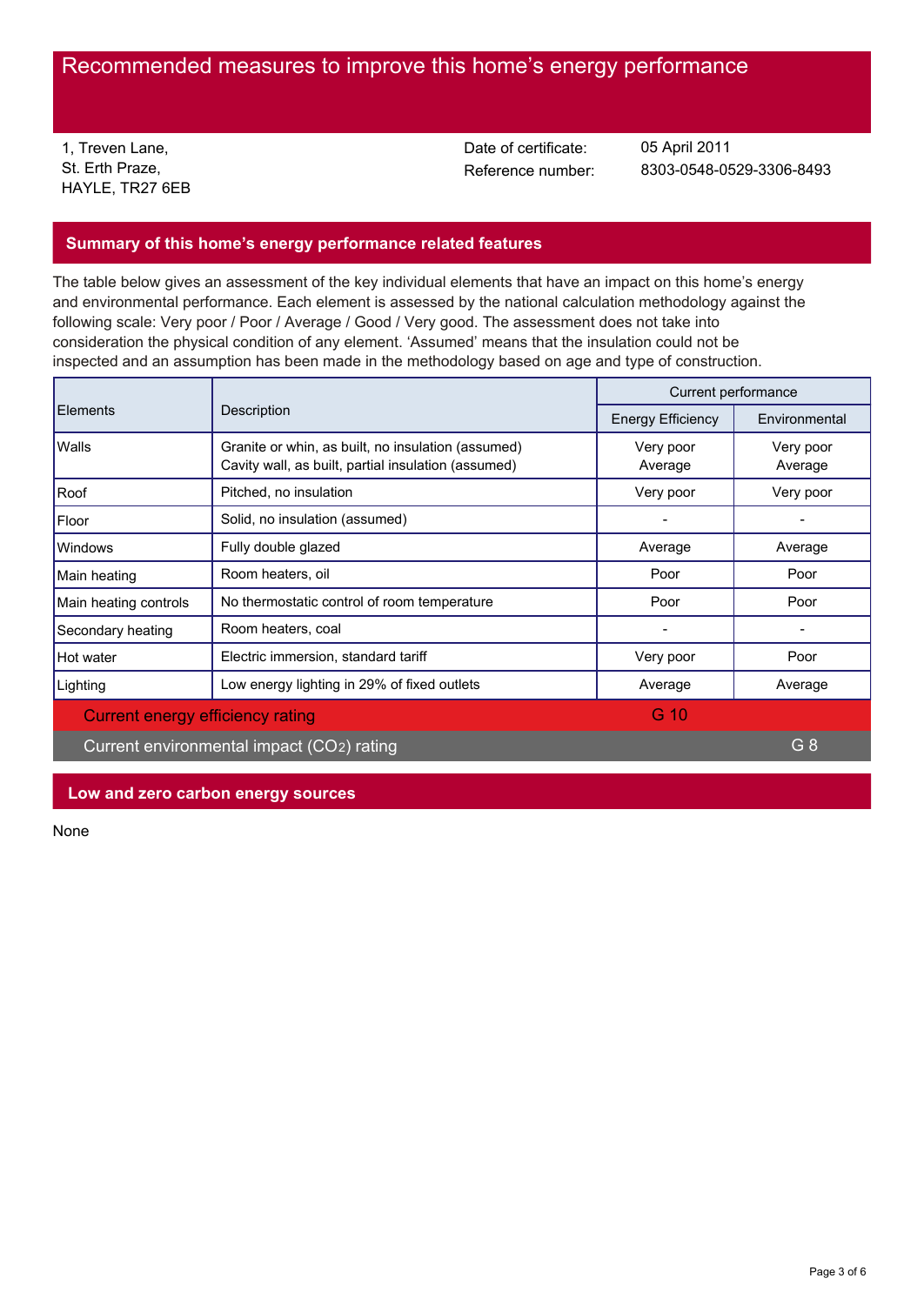## **Recommendations**

The measures below are cost effective. The performance ratings after improvement listed below are cumulative, that is they assume the improvements have been installed in the order that they appear in the table.

|                                             | <b>Typical savings</b> | Performance ratings after improvement |                      |
|---------------------------------------------|------------------------|---------------------------------------|----------------------|
| Lower cost measures (up to £500)            | per year               | Energy efficiency                     | Environmental impact |
| Increase loft insulation to 270 mm          | £641                   | G 19                                  | G 17                 |
| 2 Low energy lighting for all fixed outlets | £34                    | G 20                                  | G 17                 |
| <b>Total</b>                                | £675                   |                                       |                      |
| Potential energy efficiency rating          |                        | G <sub>20</sub>                       |                      |
| Potential environmental impact (CO2) rating |                        |                                       | G 17                 |

## **Further measures to achieve even higher standards**

The further measures listed below should be considered in addition to those already specified if aiming for the highest possible standards for this home. However you should check the conditions in any covenants, planning conditions, warranties or sale contracts.

| 3 Solar water heating                        | £121  | F 23 | G 18 |
|----------------------------------------------|-------|------|------|
| 4 50 mm internal or external wall insulation | £1010 | E 43 | F 38 |
| 5 Solar photovoltaic panels, 2.5 kWp         | £201  | E 49 | E 42 |
| 6 Wind turbine                               | £57   | E 51 | E 43 |
| Enhanced energy efficiency rating            |       | E 51 |      |
| Enhanced environmental impact (CO2) rating   |       |      | E 43 |

Improvements to the energy efficiency and environmental impact ratings will usually be in step with each other. However, they can sometimes diverge because reduced energy costs are not always accompanied by a reduction in carbon dioxide (CO2) emissions.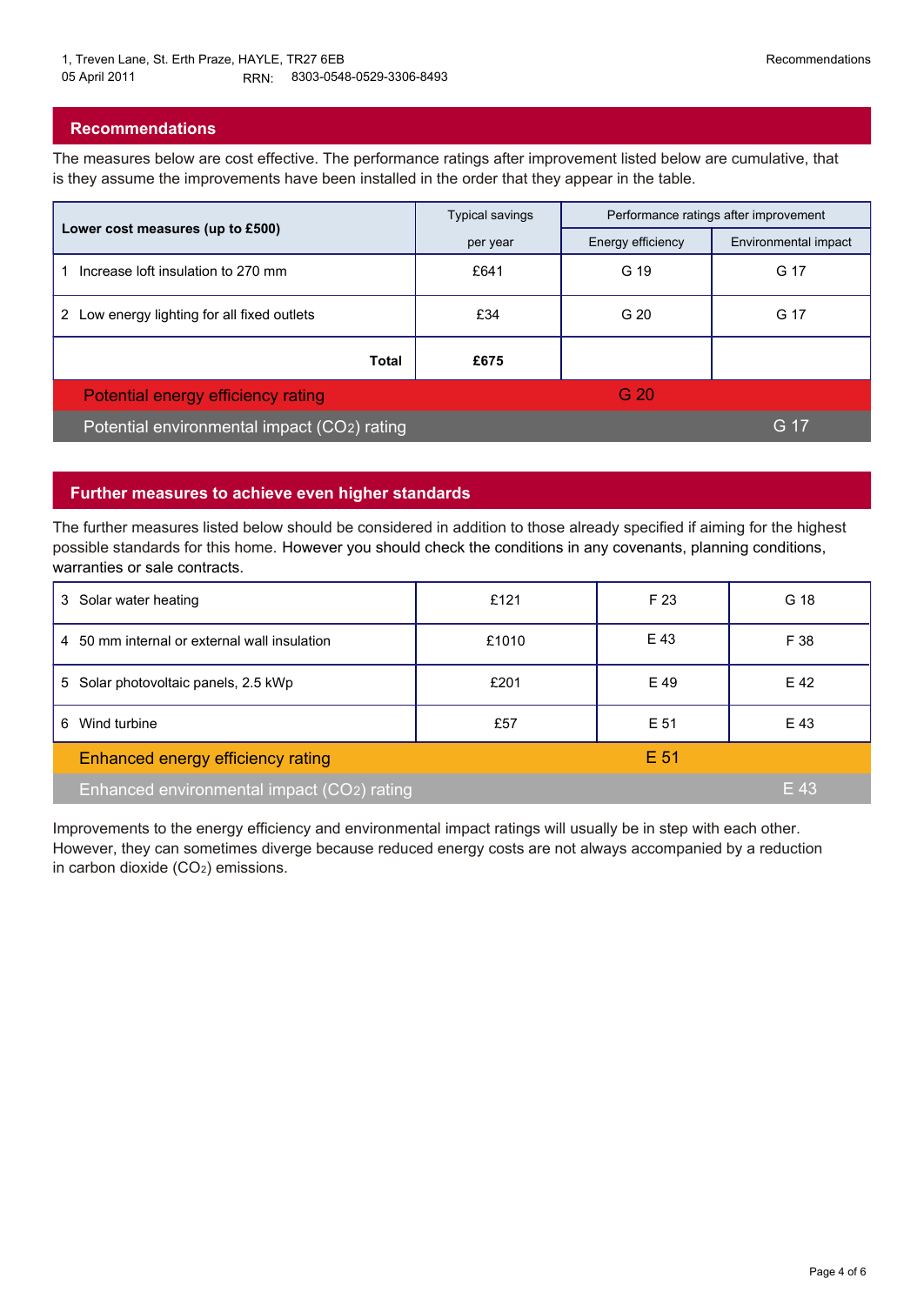# **About the cost effective measures to improve this home's performance ratings**

If you are a tenant, before undertaking any work you should check the terms of your lease and obtain approval from your landlord if the lease either requires it, or makes no express provision for such work.

#### **Lower cost measures (typically up to £500 each)**

These measures are relatively inexpensive to install and are worth tackling first. Some of them may be installed as DIY projects. DIY is not always straightforward, and sometimes there are health and safety risks, so take advice before carrying out DIY improvements.

#### **1 Loft insulation**

Loft insulation laid in the loft space or between roof rafters to a depth of at least 270 mm will significantly reduce heat loss through the roof; this will improve levels of comfort, reduce energy use and lower fuel bills. Insulation should not be placed below any cold water storage tank, any such tank should also be insulated on its sides and top, and there should be boarding on battens over the insulation to provide safe access between the loft hatch and the cold water tank. The insulation can be installed by professional contractors but also by a capable DIY enthusiast. Loose granules may be used instead of insulation quilt; this form of loft insulation can be blown into place and can be useful where access is difficult. The loft space must have adequate ventilation to prevent dampness; seek advice about this if unsure. Further information about loft insulation and details of local contractors can be obtained from the National Insulation Association (www.nationalinsulationassociation.org.uk).

#### **2 Low energy lighting**

Replacement of traditional light bulbs with energy saving recommended ones will reduce lighting costs over the lifetime of the bulb, and they last up to 12 times longer than ordinary light bulbs. Also consider selecting low energy light fittings when redecorating; contact the Lighting Association for your nearest stockist of Domestic Energy Efficient Lighting Scheme fittings.

#### **About the further measures to achieve even higher standards**

Further measures that could deliver even higher standards for this home. You should check the conditions in any covenants, planning conditions, warranties or sale contracts before undertaking any of these measures. If you are a tenant, before undertaking any work you should check the terms of your lease and obtain approval from your landlord if the lease either requires it, or makes no express provision for such work.

#### **3 Solar water heating**

A solar water heating panel, usually fixed to the roof, uses the sun to pre-heat the hot water supply. This will significantly reduce the demand on the heating system to provide hot water and hence save fuel and money. The Solar Trade Association has up-to-date information on local installers and any grant that may be available.

#### **4 Internal or external wall insulation**

Solid wall insulation involves adding a layer of insulation to either the inside or the outside surface of the external walls, which reduces heat loss and lowers fuel bills. As it is more expensive than cavity wall insulation it is only recommended for walls without a cavity, or where for technical reasons a cavity cannot be filled. Internal insulation, known as dry-lining, is where a layer of insulation is fixed to the inside surface of external walls; this type of insulation is best applied when rooms require redecorating and can be installed by a competent DIY enthusiast. External solid wall insulation is the application of an insulant and a weather-protective finish to the outside of the wall. This may improve the look of the home, particularly where existing brickwork or rendering is poor, and will provide long-lasting weather protection. Further information can be obtained from the National Insulation Association (www.nationalinsulationassociation.org.uk). It should be noted that planning permission might be required.

#### **5 Solar photovoltaic (PV) panels**

A solar PV system is one which converts light directly into electricity via panels placed on the roof with no waste and no emissions. This electricity is used throughout the home in the same way as the electricity purchased from an energy supplier. The British Photovoltaic Association has up-to-date information on local installers who are qualified electricians and on any grant that may be available. Planning restrictions may apply in certain neighbourhoods and you should check this with the local authority. Building Regulations apply to this work, so your local authority building control department should be informed, unless the installer is appropriately qualified and registered as such with a competent persons scheme<sup>1</sup>, and can therefore self-certify the work for Building Regulation compliance. The assessment does not include the effect of any feed-in tariff, which could appreciably increase the savings that are shown on this EPC for solar photovoltaic panels.

**6 Wind turbine**